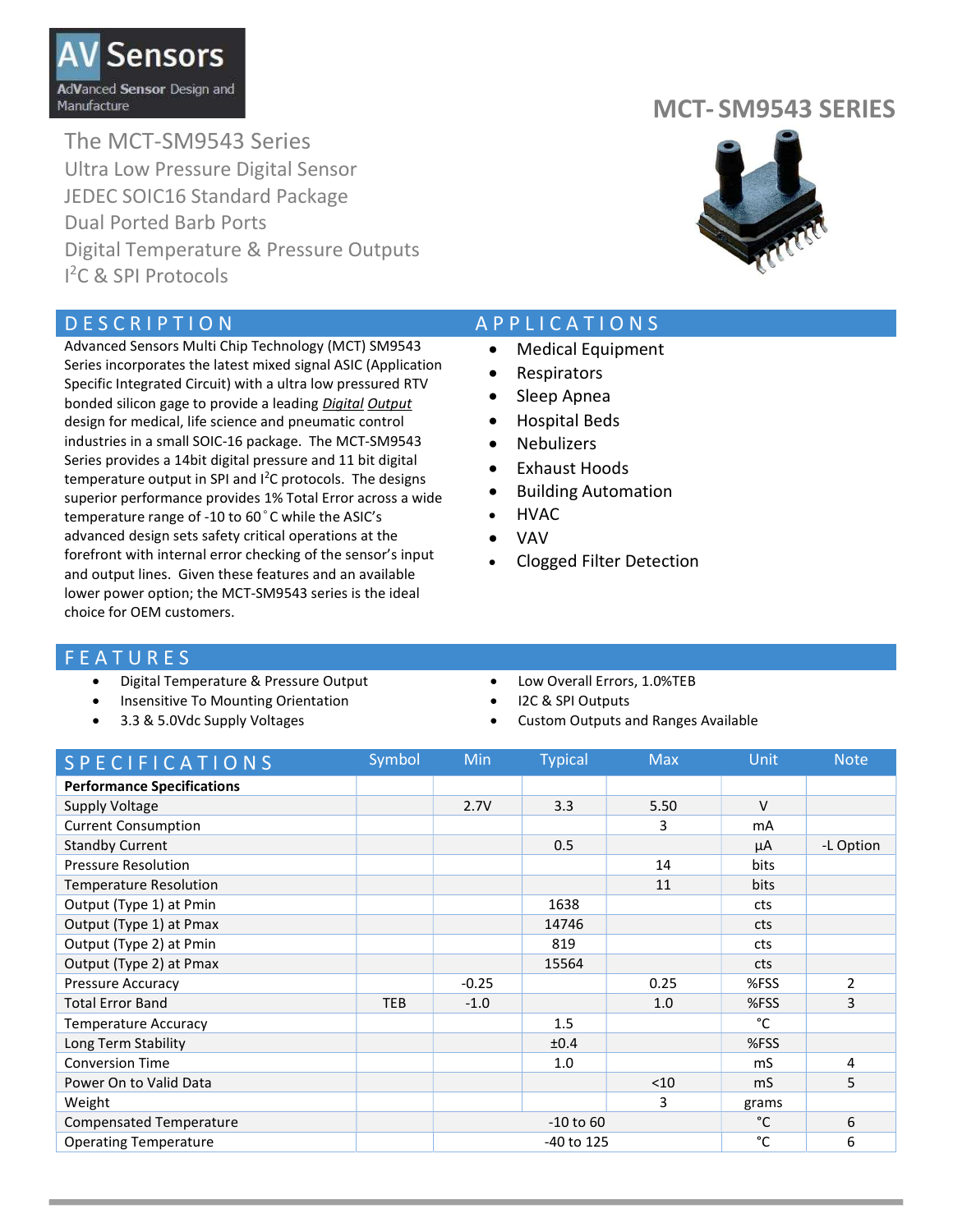## Sensors AdVanced Sensor Design and

Manufacture

# MCT- SM9543 SERIES

| <b>SPECIFICATIONS</b>              | Symbol | <b>Min</b>                          | <b>Typical</b>                           | <b>Max</b> | Unit           | <b>Note</b> |
|------------------------------------|--------|-------------------------------------|------------------------------------------|------------|----------------|-------------|
| <b>Absolute Maximum Conditions</b> |        |                                     |                                          |            |                | 10          |
| Supply Voltage                     |        | $-5.0$                              |                                          | 6          | v              |             |
| <b>Storage Temperature</b>         |        | -50                                 |                                          | 150        | $\circ$ $\sim$ |             |
| Package Integrity, Common Mode     |        |                                     |                                          | 50         | psi            |             |
| <b>Proof Pressure</b>              |        |                                     |                                          | 3x         |                | 8           |
| <b>Burst Pressure</b>              |        |                                     |                                          | 5x         |                | 9           |
| Media Compatibility                |        | CDA, Non Ionic, Non Corrosive Gases |                                          |            |                |             |
| Peak reflow temperature (SMT)      |        | 15s max at 250 °C                   |                                          |            |                |             |
| Moisture Sensitivity Level         |        | MSL <sub>1</sub>                    |                                          |            |                |             |
| ESD susceptibility (HBM)           |        | ±4kV                                |                                          |            |                |             |
| <b>Wetted Materials</b>            |        |                                     | RTV, Epoxy, Silicon, Gold, Aluminum, LCP |            |                |             |

Reference Conditions: Vsupply: 3.30Vdc or 5.00, Ta=25°C, Positive Pressure Port A

1. All specification at reference conditions unless otherwise noted.

2. Maximum deviation from a Best Fit Straight Line through Pmin and Pmax measured at 25°C. Errors included Pressure Non Linearity, Pressure Hysteresis and Repeatability.

3. Maximum deviation from the Ideal Transfer Function expressed as a percentage of the %FSS over the compensated temperature range. Includes calibration errors (Offset & Span), temperature errors (Offset & Span), pressure non-linearity, pressure and thermal hysteresis. TEB Errors for mBar Ranges below

4. The time for the output DAC to be updated with new data.

- 5. The time for the output DAC to have valid data after a power on reset.
- 6. Compensated and operating temperature for mBar ranges are  $0^{\circ}$ C to  $60^{\circ}$ C and -20 $^{\circ}$ C to 105 $^{\circ}$ C, respectively.
- 7. Maximum pressure the sensor package can withstand without rupture.
- 8. Maximum pressure without degrading sensor's performance specifications.
- 9. Maximum pressure the silicon diaphragm can withstand without rupture.

10. Exceeding Absolute Maximum Specification may damage the device. Extended exposure beyond the operating conditions may affect device reliability.

#### PRESSURE AND TEMPERATURE TRANSFER FUNCTIONS





Type 1, 10-90%, Pressure Transfer Function Type 2, 5-95%, Pressure Transfer Function



Temperature Transfer Function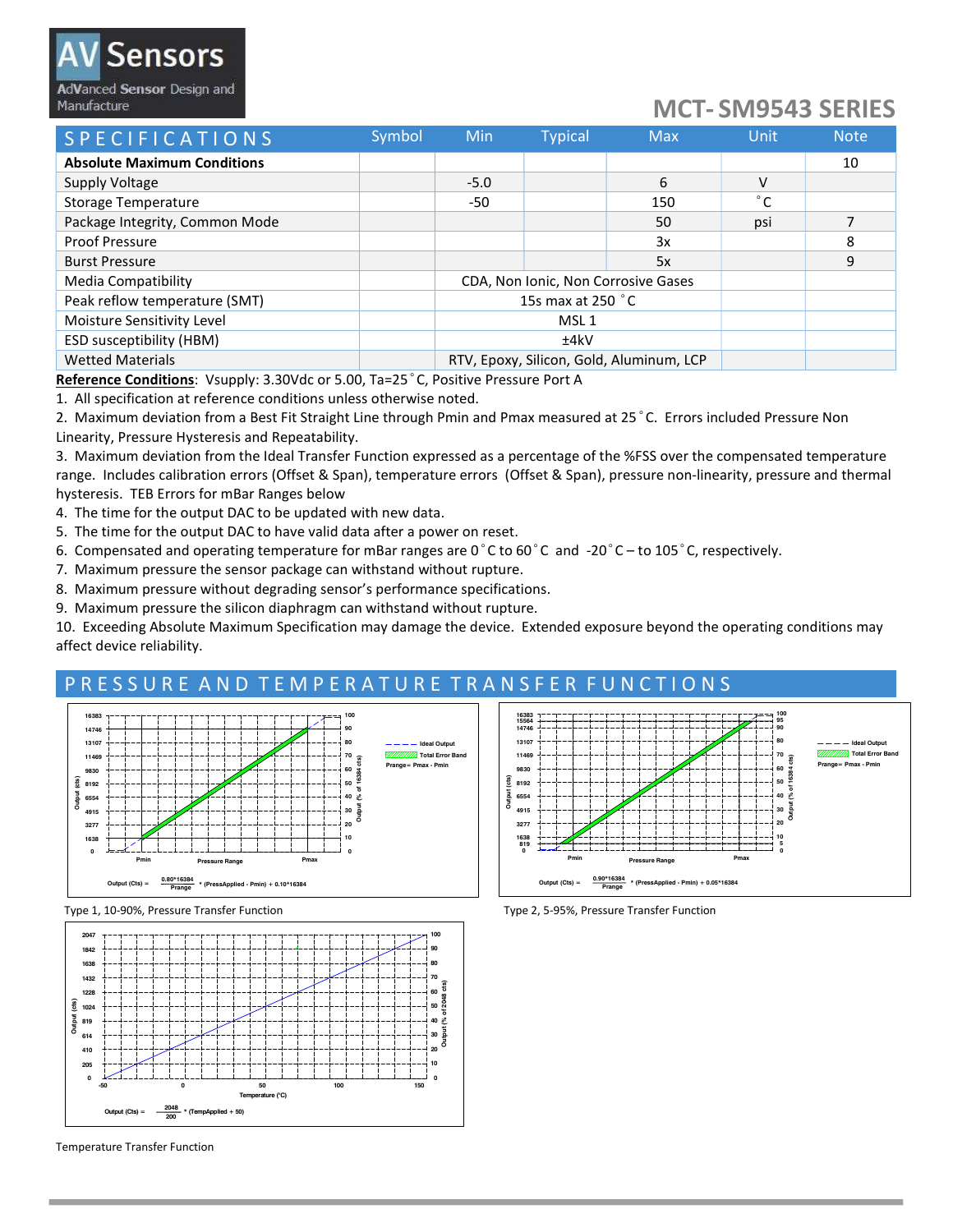

## **MCT-SM9543 SERIES**

MECHANICAL DIMENSIONS in [mm]